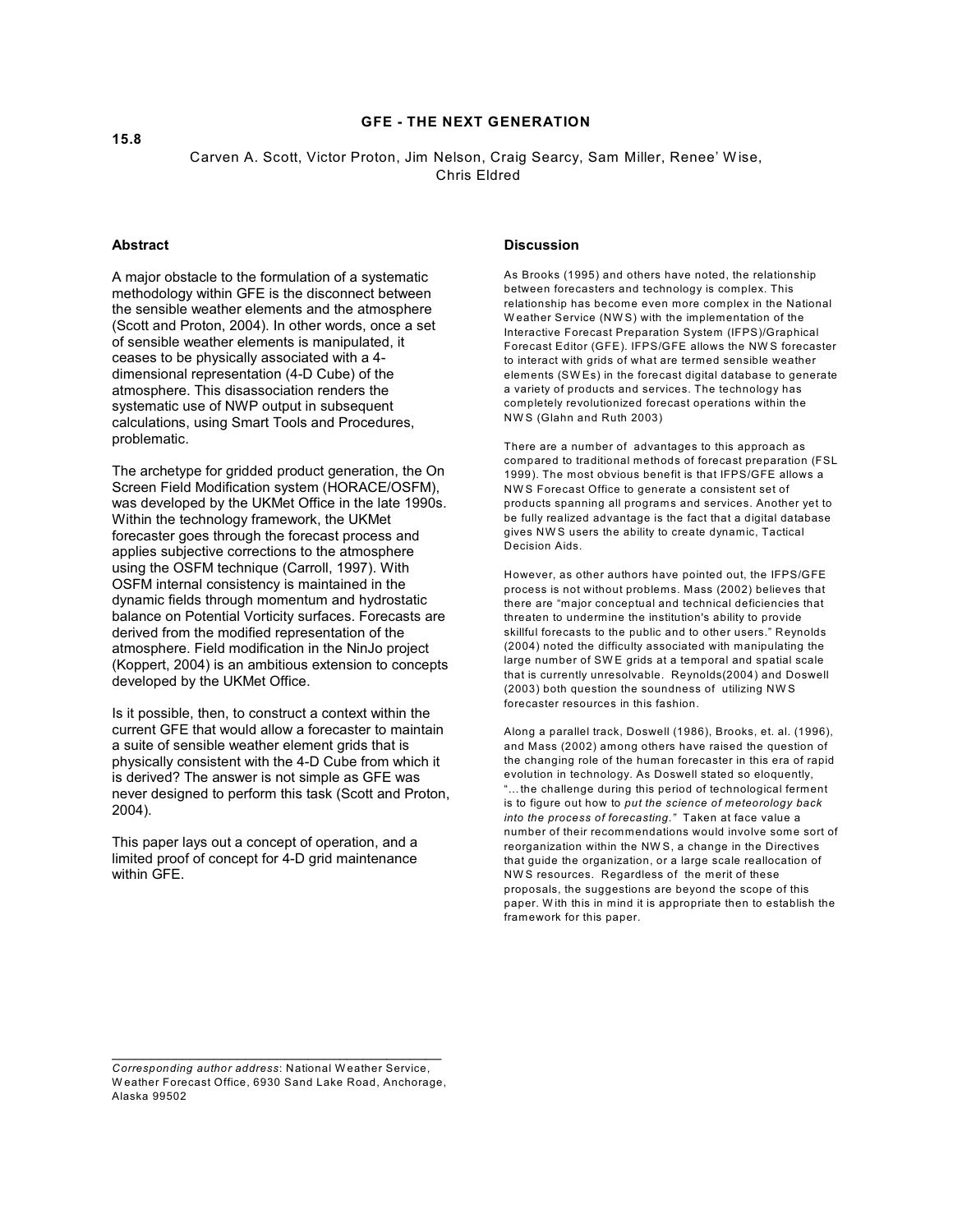#### **Framework for a Solution**

Figure 1 represents a generalized description of the forecast process, with an additional block that represents the major distinction technology has brought to the field of operational meteorology: The automated generation of the forecast product. Scott and Proton (2004) described in some detail what a next-generation system might look like (W e refer interested readers to that paper if a more complete description is desired). A very brief summary is as follows:

- **1. The system should accommodate how a meteorologist systematically approaches the job of weather forecasting;**
- **2. The system should provide as close a connection as possible between the SWE's and the 4-D representation of the atmosphere from which they were derived;**
- **3. Meteorological knowledge should lay predominately in the 4-D representation of the atmosphere, not the SWE's.**



 **Figure 1. The Forecast Process**

before the SW E's grids are generated (Figure 2). Scott and Proton (2004) stated that optimally the systematic correction should be applied "…directly to a 4-D representation of the atmosphere (the cause) before proceeding to the business of working with SW E's (the effects)." This loosely parallels what Doswell (2003) argued, "…a better place for (adding) that insight to be of value is *before* the models are run."

The UK Met Office has been successfully applying field modification techniques operationally for over 5 years in the medium range, and 2 years in the short range (Hewson 2004). The modification process is one where the forecaster makes a subjective assessment of the available model data (both deterministic and ensemble) before producing guidance (Grahamme 2002). Raw model data is modified in a consistent manner using OSFM, documented by Carroll (1997).

The OSFM is a powerful technique that allows a forecaster to modify the dynamical fields within 3D space. Changes to the dynamic fields at any single point in time are translated forward in time through a proprietary translation process. However the difficulty with the technique is that some 'sensible' weather elements (such as precipitation) are not tied to the dynamic fields, and must be modified with pragmatic cut, paste and advection tools (Grahamme 2002).

NinJo is a meteorological workstation project in joint development by a consortium of the German Meteorological Service, the German Military Geophysical Service, MeteoSwiss, the Danish Meteorological Institute, and the Meteorological Service of Canada (Koppert 2004). Beyond the standard workstation capability, NinJo possesses a component for interactive on-screen field modifications in a fashion analogous to the OSFM developed by the UK Met Office. However, in place of the proprietary UK Met Office translation process, the consortium is experimenting with utilizing a NW P mechanism to dynamically propagate modifications.

It is postulated that a well designed forecast system is one that places the meteorologist in the best position to systematically add meteorological value to the forecast process, i.e.,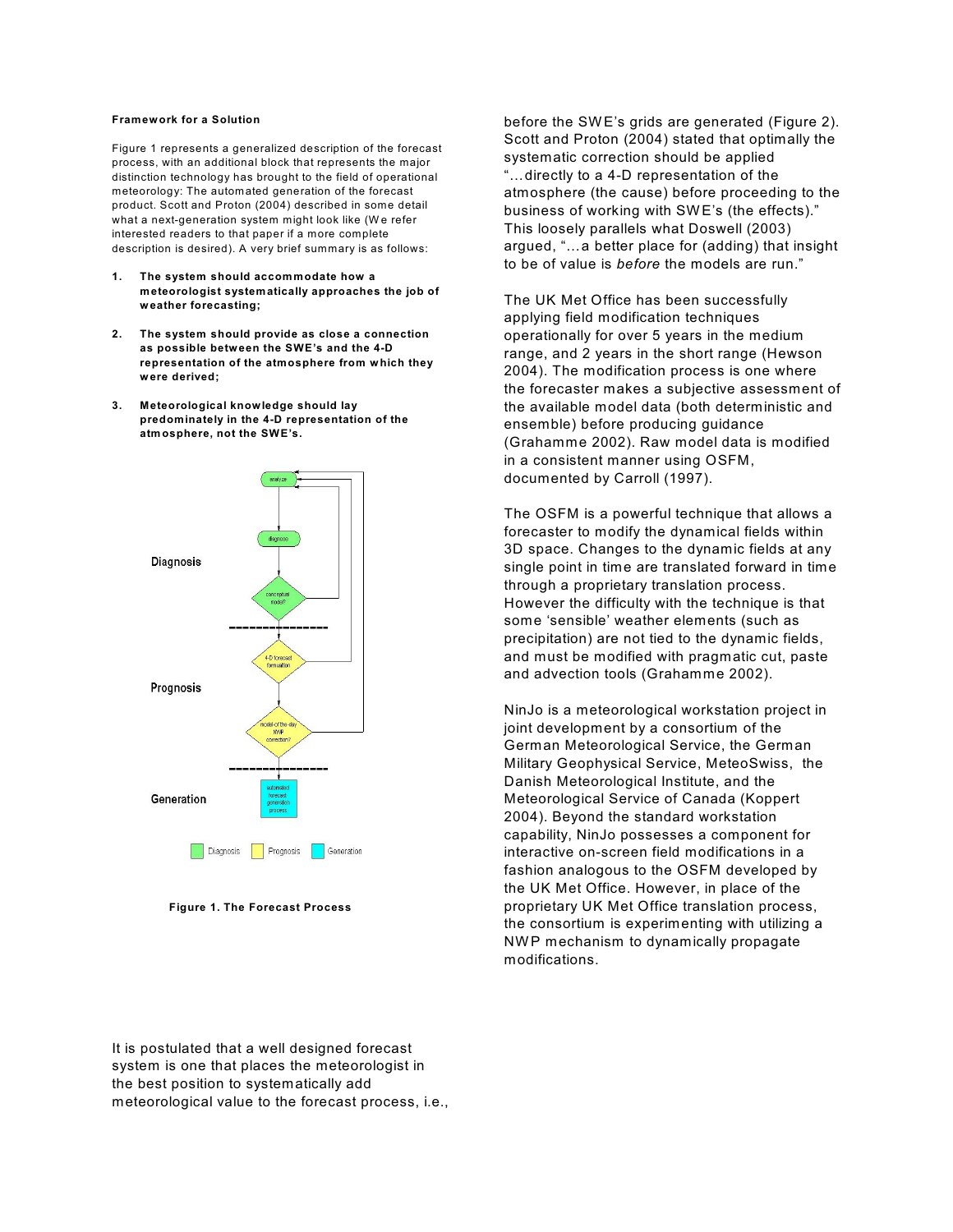



## **Concept of Operation**

Using Figure 2 as a template, a concept of operation (CONOP) for a Next Generation (NG) Grid Modification Methodology was devised that would allow a forecaster to use existing IFPS/GFE software in a fashion analogous to the above described OSFM and NinJo systems. Figure 3 outlines the methodology:



**Figure 3. Concept of Operation – NG Grid Modification Methodology**

A simplified CONOP may be seen in Figure 4 that better stratifies the functional areas within the NG methodology: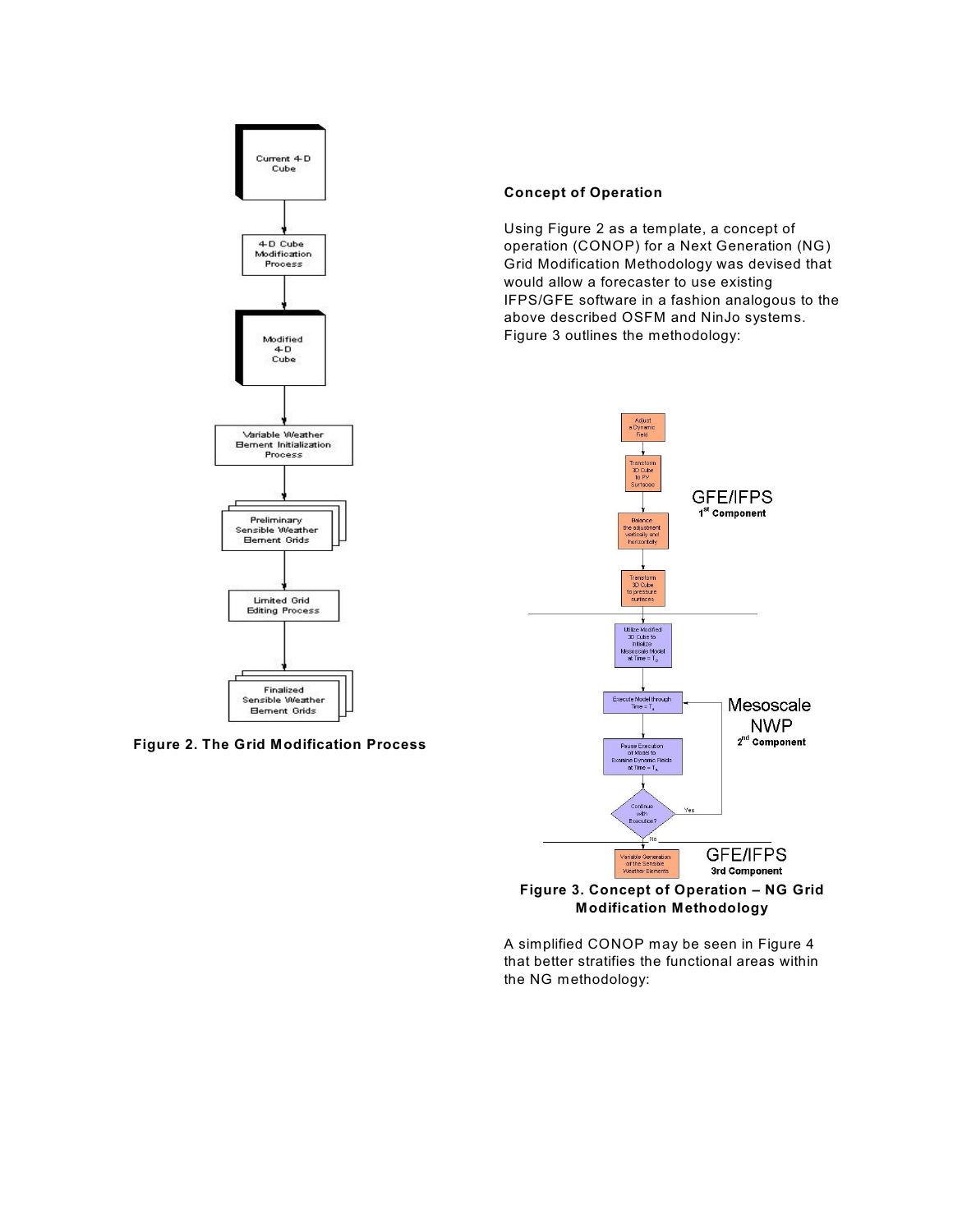



As indicated in the preceding two figures, the NG CONOP completely transforms how IFPS/GFE is utilized in W FO forecast operations. IFPS/GFE metamorphoses from a tool to "draw" the forecasts (Mass 2003) to one that provides the forecaster the opportunity to systematically apply meteorological value to a 4D representation of the atmosphere from which the forecasts are derived.

## **Proof of Concept**

Within the  $1<sup>st</sup>$  component there were 4 major tasks, and all have been completed (Figure 3).

- 1. A Smart Tool was developed within GFE/IFPS that allows a forecaster to modify a dynamic field.
- 2. A Procedure was developed within GFE/IFPS that transforms the 3D Cube at a point in time onto Potential Vorticity surfaces.
- 3. A Procedure was developed within GFE/IFPS that rebalances the 3D Cube at a point in time horizontally and vertically.
- 4. A Procedure was developed within GFE/IFPS that transforms the 3D Cube at a point in time from Potential Vorticity surfaces back to pressure surfaces.

Within the  $2^{nd}$  component there were 3 major tasks to complete. However, the only task that has been completed is the implementation of the mesocale NW P model. The Weather Research and Forecast Model (W RF) is currently loaded and operational in diagnostic mode (as of

October 20). The WRF model is currently being ported to a multi-node BEOW ULF cluster for improved performance (for the initial proof of concept only a single forecast intervention will be allowed at time  $T_{0}$ .

The  $3<sup>rd</sup>$  component involves tasks already completed with the standard GFE/IFPS implementation.

Preliminary results from test cases should be available by mid December.

### **The Future**

 It cannot be emphasized enough that this is a proof of concept, and a work in progress. It is not the intention of the authors to represent this as any sort of finished product.

W ith that caveat, there are a number of tasks that remain to be completed:

- 1. Complete port to multi-node BEOW ULF cluster.
- 2. Develop set of "1<sup>st</sup> guess" fields (e.g., ensembles) to aid the forecaster in the systematic adjustment of the dynamic field.
- 3. Develop process to allow intervention at multiple time steps.
- 4. Develop a rudimentary verification program.